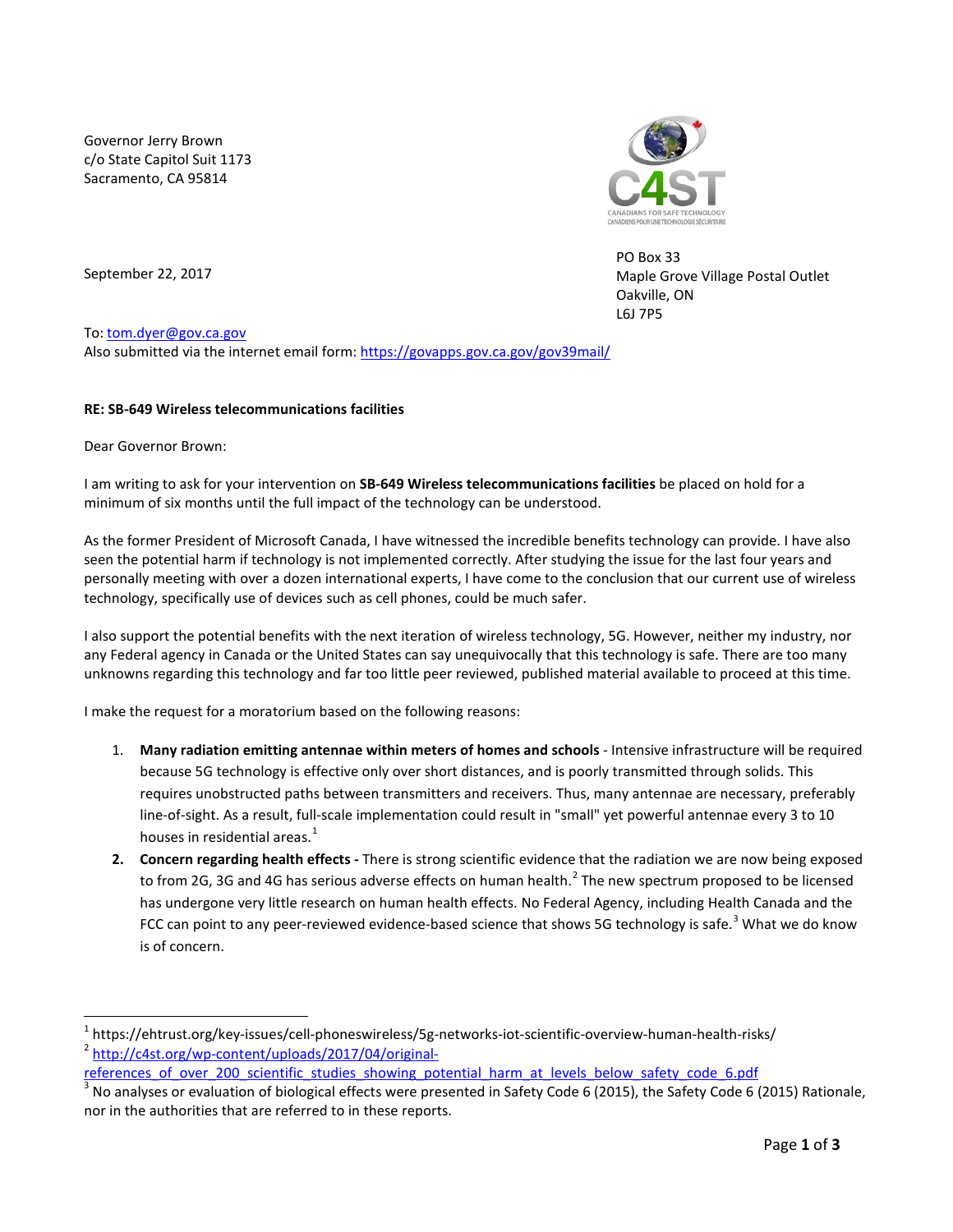- 3. **Cancer concerns** Radiation from wireless devices, including the 5G frequencies to be licensed, has been designated a Class 2B, *possible* human carcinogen by the World Health Organization.[4](#page-1-0) Lead is in the same category.
- 4. **Skin will be most affected** 5G radiation is chiefly absorbed by the skin, the largest organ of the body. <sup>[5,](#page-1-1)[6](#page-1-2),[7,](#page-1-3)[8](#page-1-4)</sup> The importance of an informed, precautionary approach is magnified due to interactions between wireless radiation and chemical toxicants<sup>[9](#page-1-5)</sup>. As one example, some toxicants can concentrate in the skin, and interactions with wireless radiation may be one reason for increasing incidence of skin cancers on non-sun-exposed skin. 5G may magnify and accelerate this issue.
- 5. **Adverse effects demonstrated in military applications** We simply do not know the full effects of the 5G pulsed frequencies. As outlined by the Environmental Health Trust, we do know for frequencies just above 5G that*"…the U.S., Russian and Chinese [defense agencies](http://jnlwp.defense.gov/Portals/50/Documents/Future_Non-Lethal_Weapons/HEAP.pdf) have been developing weapons that rely on the capability of this electromagnetic frequency range to induce unpleasant burning sensations on the skin as a form of crowd control. Millimeter waves are utilized by the U.S. Army in crowd dispersal guns calle[d Active Denial Systems](http://jnlwp.defense.gov/About/Frequently-Asked-Questions/Active-Denial-System-FAQs/)*<sup>[10](#page-1-6)</sup>. This is exploiting the fact that sweat ducts may act as antennae for sub-millimetre wavelength radiation that can cause point heating and pain. $^{11}$  $^{11}$  $^{11}$
- **6.** That these frequencies (millimetre wavelengths) have biological effects has been shown by trials of short term exposures for therapeutic treatments for neurological conditions.<sup>[12](#page-1-8)</sup> What we don't know is what the health effects will be when people are exposed 24/7 from outside sources e.g. microcells on utility poles, as well as from inside sources from 5G emitting devices e.g. from household appliances.
- 7. **International appeals for better protection**
	- Over 224 scientists from 41 nations, who have published peer-reviewed papers on the biological or health effects of non-ionizing radiation [13](#page-1-9), made the following statement on May 11, 2015: *"These findings justify our appeal to the United Nations (UN) and, all member States in the world, to encourage the World Health Organization (WHO) to exert strong leadership in fostering the development of more protective EMF guidelines, encouraging precautionary measures, and educating the public about health risks, particularly risk to children and fetal development. By not taking action, the WHO is failing to fulfill its role as the preeminent international public health agency."* [14](#page-1-10)
	- On Sept. 13, 2017, in Örebro, Sweden, over 180 scientists and doctors from 35 countries sent a declaration to officials of the European Commission demanding a moratorium on the increase of cell

l

<span id="page-1-1"></span><span id="page-1-0"></span><sup>&</sup>lt;sup>4</sup> WHO/IARC Press Release[: http://www.iarc.fr/en/media-centre/pr/2011/pdfs/pr208\\_E.pdf](http://www.iarc.fr/en/media-centre/pr/2011/pdfs/pr208_E.pdf)<br><sup>5</sup> <https://ehtrust.org/wp-content/uploads/Yuri-Feldman-and-Paul-Ben-Ishai-Abstract.pdf>

<span id="page-1-2"></span><sup>&</sup>lt;sup>6</sup>https://www.researchgate.net/publication/51394628 Human\_Skin\_as\_Arrays\_of\_Helical\_Antennas\_in\_the\_Millimeter\_a [nd\\_Submillimeter\\_Wave\\_Range](https://www.researchgate.net/publication/51394628_Human_Skin_as_Arrays_of_Helical_Antennas_in_the_Millimeter_and_Submillimeter_Wave_Range)

<span id="page-1-3"></span><sup>7</sup> [http://aph.huji.ac.il/people/feldman/research.htm#Human%20Skin%20as%20Arrays%20of%20Helical%20Antennas%20in](http://aph.huji.ac.il/people/feldman/research.htm%23Human%20Skin%20as%20Arrays%20of%20Helical%20Antennas%20in%20the%20Millimeter%20and%20Submillimeter%20Wave%20Range) [%20the%20Millimeter%20and%20Submillimeter%20Wave%20Range](http://aph.huji.ac.il/people/feldman/research.htm%23Human%20Skin%20as%20Arrays%20of%20Helical%20Antennas%20in%20the%20Millimeter%20and%20Submillimeter%20Wave%20Range)

<span id="page-1-4"></span><sup>8</sup> <https://www.ncbi.nlm.nih.gov/pubmed/21297244>

<span id="page-1-5"></span> $9$  Kostoff, R. N., & Lau, C. G. Y. (2013). Combined biological and health effects of electromagnetic fields and other agents in the published literature. *Technological Forecasting & Social Change*, *80*(7), 1331–1349 .

https://www.researchgate.net/publication/273830948\_Combined\_biological\_and\_health\_effects\_of\_electromagnetic\_fiel ds\_and\_other\_agents\_in\_the\_published\_literature

<span id="page-1-6"></span><sup>10 5</sup>G FREQUENCIES ARE USED IN WEAPONS

<span id="page-1-7"></span><https://ehtrust.org/key-issues/cell-phoneswireless/5g-networks-iot-scientific-overview-human-health-risks/><br><sup>11</sup>https://www.researchgate.net/publication/51394628\_Human\_Skin\_as\_Arrays\_of\_Helical\_Antennas\_in\_the\_Millimeter\_a

nd Submillimeter Wave Range<br>
<sup>12</sup> https://www.ncbi.nlm.nih.gov/pmc/articles/PMC1475937/

<span id="page-1-9"></span><span id="page-1-8"></span> $13$  part of the EMF [electromagnetic field] spectrum that includes extremely low frequency fields (ELF) used for electricity, or radiofrequency radiation (RFR) used for wireless communications

<span id="page-1-10"></span><sup>&</sup>lt;sup>14</sup> As of March 22<sup>nd</sup>, 2017 the appeal had 225 signatures from 41 nations.